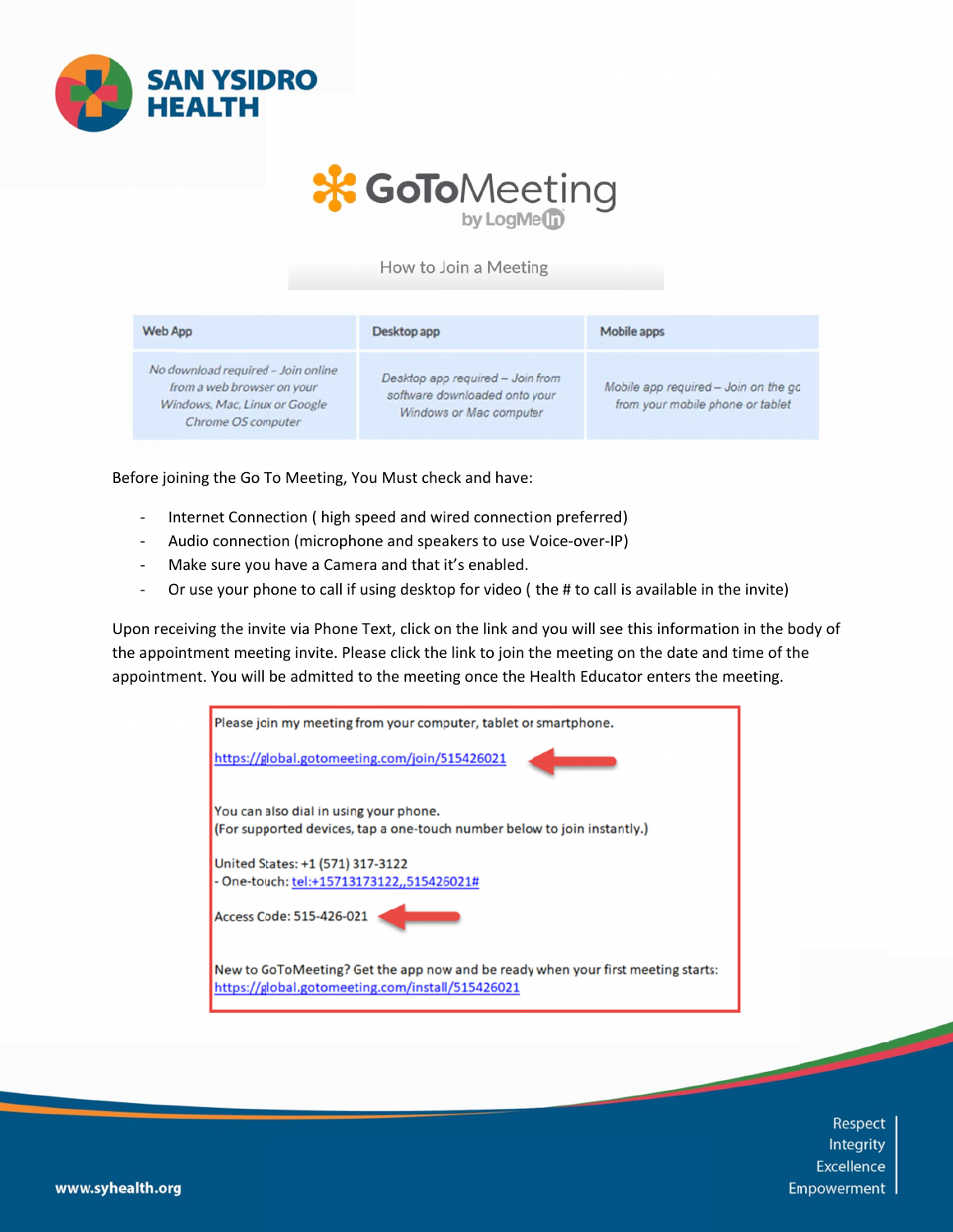

You have lots of options when it comes to joining a Go To Meeting session:

1- Simply click on the link and join which might ask you to select a browser C hrome is pref ferred



2‐ W When you click k download t he app



3- You will be launched into the meeting



Respect Integrity **Excellence** Empowerment